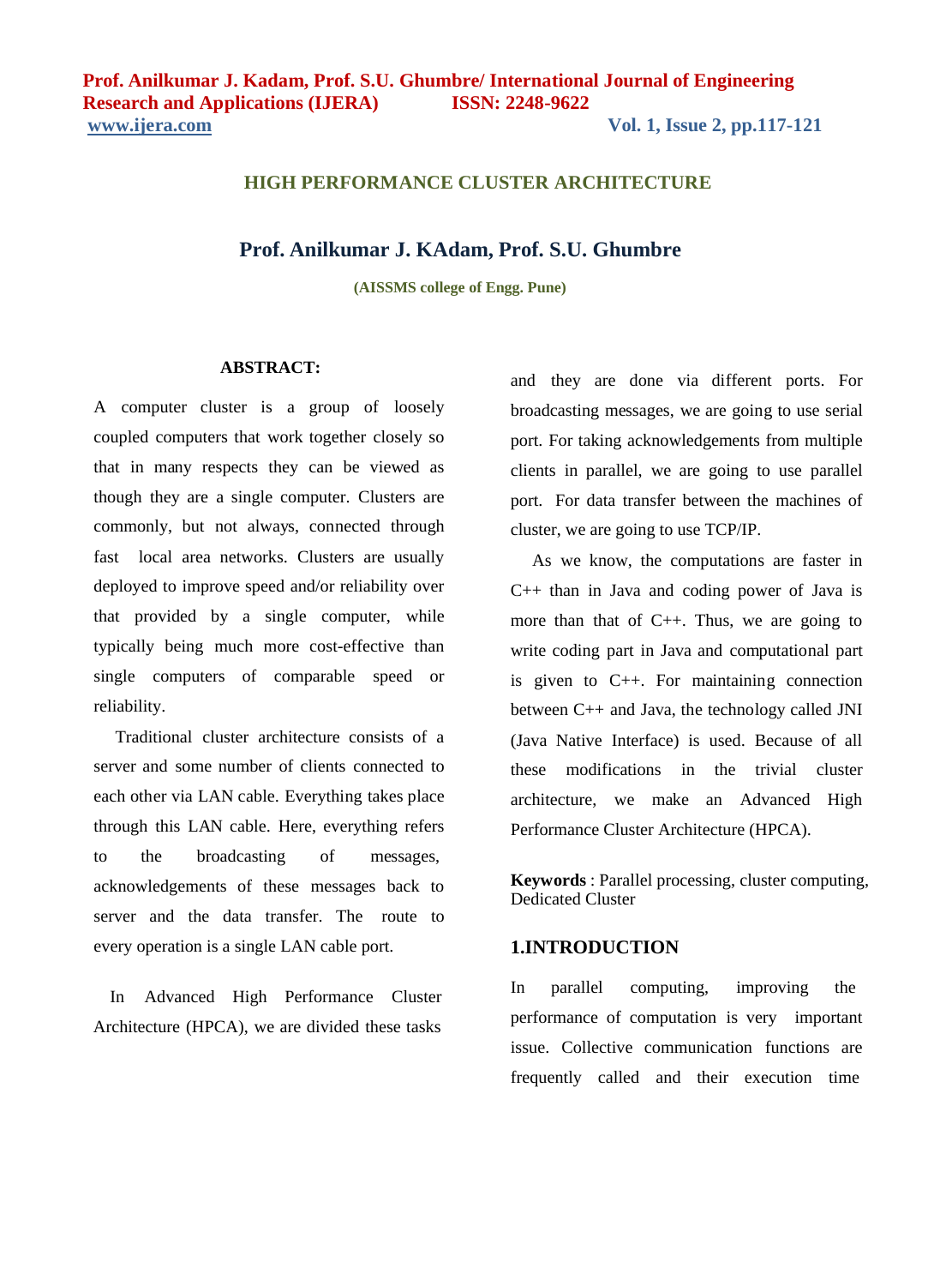accounts certain amount of whole execution time in parallel applications. Predicting the execution time of these functions is important to improve their performance. In order to formalize the behavior of communication, many communication models have been introduced. [5]

Clusters are not commodities in themselves, although they may be based on commodity hardware. A number of decisions need to be made (for example, what type of hardware the nodes run on, which interconnect to use, and which type of switching architecture to build on) before assembling a cluster range. Each decision will affect the others, and some will probably be dictated by the intended use of the cluster. Selecting the right cluster elements involves an understanding of the application and the necessary resources that include, but are not limited to, storage, throughput, latency, and number of nodes. [7]

A cluster is a type of parallel or distributed computer system, which consists of a collection of inter-connected stand-alone computers working together as a single integrated computing resource. The typical architecture of a cluster computer is shown in Figure 1. The key components of a cluster include, multiple standalone computers (PCs, Workstations, or SMP's), an operating systems, a high performance interconnect, communication software, middleware, and applications. [4]



Figure 1.1 General Cluster Architecture.

A key component in cluster architecture is the choice of interconnection technology.

Interconnection technologies may be classified into four categories, depending on whether the internal connection is from the I/O bus or the memory bus, and depending on whether the communication between the computers is performed primarily using messages or using shared storage. Table 1 illustrates the four types of interconnections.[7]

Table 1.1 Categories of Cluster Interconnection

| Hardware. |
|-----------|
|           |

|                    | Message Based                                                                                   | <b>Shared Storage</b>                                    |
|--------------------|-------------------------------------------------------------------------------------------------|----------------------------------------------------------|
| I/O<br>Attached    | Most common<br>type, includes<br>most high-speed<br>networks:<br>VIA, TCP/IP                    | disk<br>Shared<br>subsystems                             |
| Memory<br>Attached | Usually<br>implemented in<br>software as<br>optimizations of<br>$I/O$ attached<br>message-based | Global shared<br>memory,<br>Distributed<br>shared memory |

Of the four interconnect categories, I/O attached message-based systems are by far the most common. This category includes all commonly-used wide-area and local-area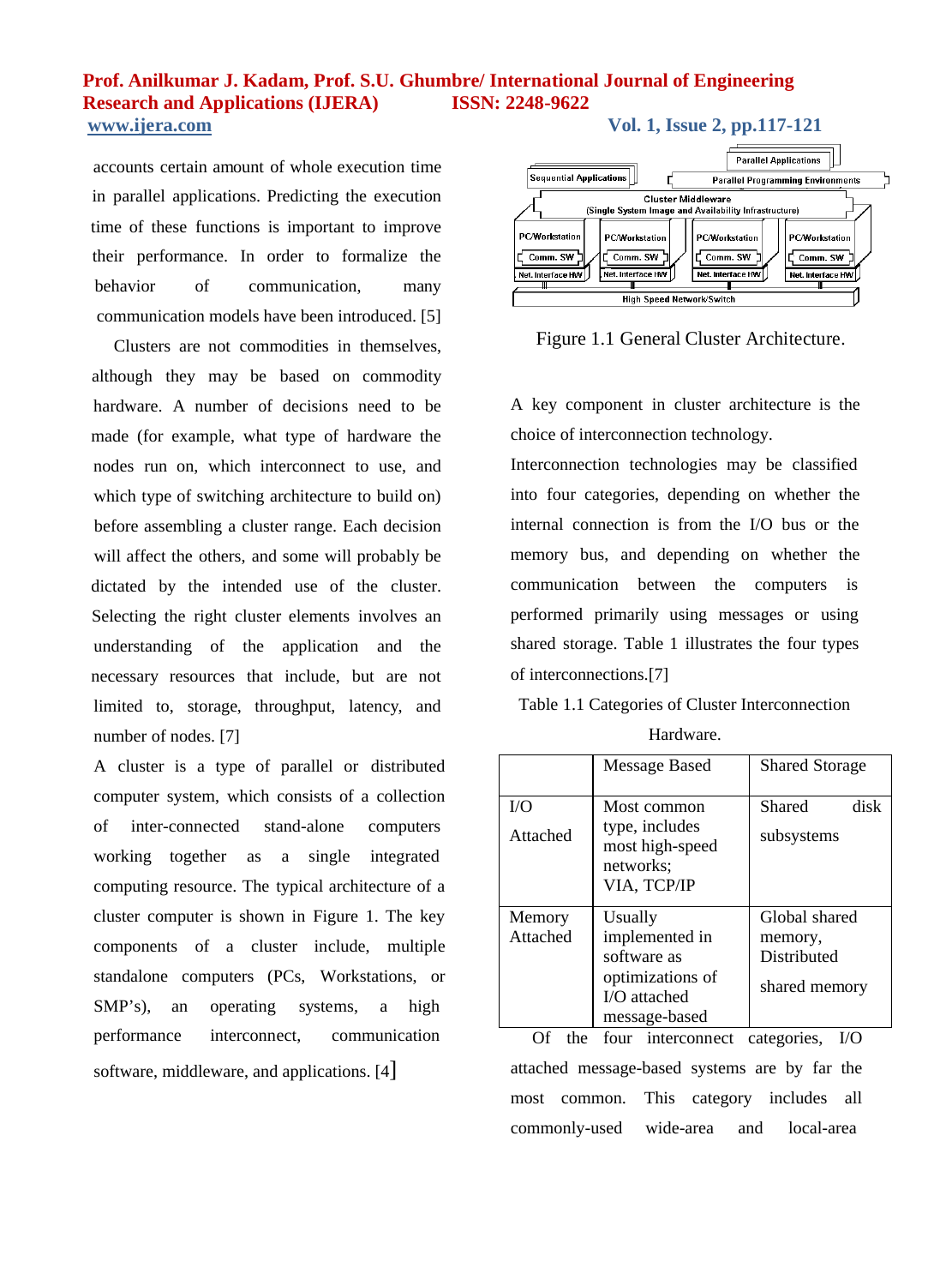network technologies, and includes several recent products that are specifically designed for cluster computing. I/O attached shared storage systems include computers that share a common disk subsystem. Memory attached systems are less common, since the memory bus of an individual computer generally has a design that is unique to that type of computer. However, many memoryattached systems are implemented in software or with memory mapped I/O, such as Reflective Memory. Hybrid systems that combine the features of more than one category also exist, such as the Infiniband standard, which is an I/O attached interconnection that can be used to send data to a shared disk sub-system as well as to send messages to another computer [7].

High performance clusters (HPCs) based on commodity hardware are becoming more and more popular in the parallel computing community. These new platforms offer a hardware capable of a very low latency and a very high throughput at an unbeatable cost, making them attractive for a large variety of parallel and distributed applications. However, for parallel applications that present a high communication/computation ratio, it is still essential to provide the lowest latency in order to minimize the communication overhead [4].

# **2.SIMPLE CLUSTER OMPUTING ARCHITECTURE:**



**Fig 2.1 LAN (Data Transmission, Command, Acknowledgement)**

LAN is used to transmit data, command routing and acknowledgement.

To execute the complex process, it requires more time (Time-consuming).

When the network is a shared hub, all nodes connected to the hub share the same collision domain and only one computer on the network can send a message at a time. With a switched hub each computer is in a different collision domain. In this case, two sets of nodes may be communicating at the same time as long as they are not sending to the same receiver. For cluster computing, switched networks are preferred since it allows multiple simultaneous messages to be sent, which can improve overall application performance [6].

# **3. PROBLEM OF TCP AND UDP PROTOCOL:**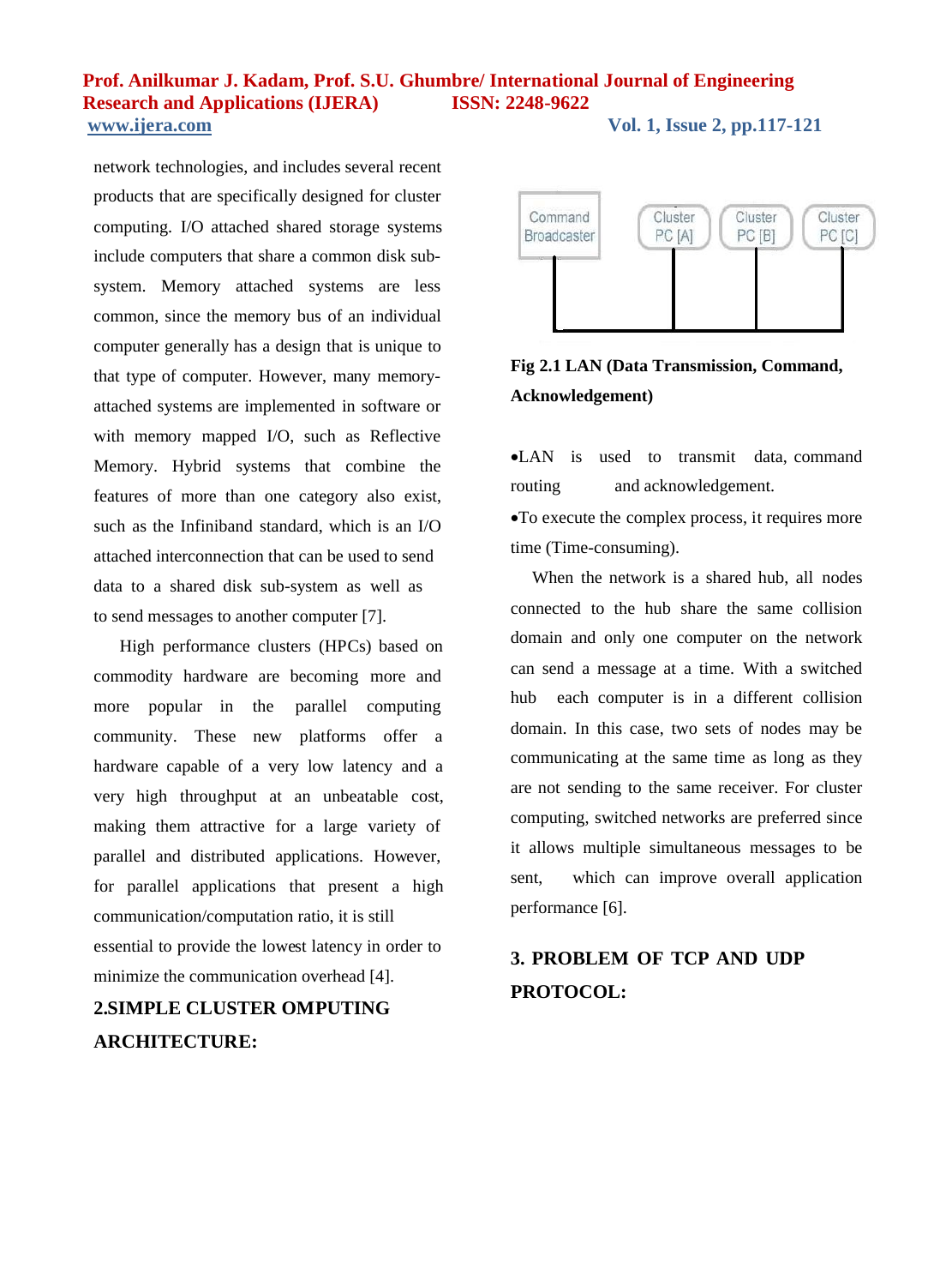TCP supports only peer-to-peer connections (that is, one transmitter talking to one receiver) so a communication from, say, one transmitter to ten receivers requires ten connections and ten independent transmissions. There is no concept of *multicast.* In

cluster computing, it is increasingly common for many applications on different hosts to share a common data stream [1].

Since TCP do not support multicast, they have no concept of multicast group management, i.e., there is no ability to define a group of transmitters and receivers or for the application program to define the reliability requirements of the group members. Cluster multicast applications should have the option of knowing the identity and/or the status of the multicast receivers [1].

TCP supports only fully reliable transmission (i.e., it repeats missing data until it finally arrives at the destination, no matter how long it takes) which is too strong for some applications. UDP supports only a "best-effort" service (i.e., the transmitter never knows if the receiver got the data) which is too weak for some applications. Data reliability is defined by the protocol, not by the application. Cluster applications should be able to define their own reliability paradigm on a connection-by-connection basis

To send a single message reliably (as with transactions), TCP requires the exchange of six packets (two to set up and acknowledge the connection, two to send and acknowledge the

data, and two to close the connection). This slows the exchange of data for shortlived connections since connection setup and teardown are accomplished separately from data transfer [1].

For cluster applications, transactions need to be fast and efficient. When errors do occur, some TCP implementations recover using a go-back-n algorithm that retransmits all data beginning at the point of loss [1].

TCP, UDP all implement fixed policies defined by the protocol, not the application. For example, all connections are governed by flow control, which restricts the amount of data the transmitter can send [1].

### **4. PROPOSED SOLUTION**

This product is specially tailored by considering the huge computation needs of the complex applications. The basic and most important factor is to have a high performance and low cost super scalar architecture.

The project is based on a concept of improving performance by splitting the task over the network across multiple clusters. Clusters thus provide for a super scalar architecture with improved performance, faster and at a low cost alternative.

This is a platform independent product and doesn't depend on any other product for its implementation and is self-sufficient. Only dependency to illustrate its great many benefits is that of the application that will operate on the distributed environment. It will be able to